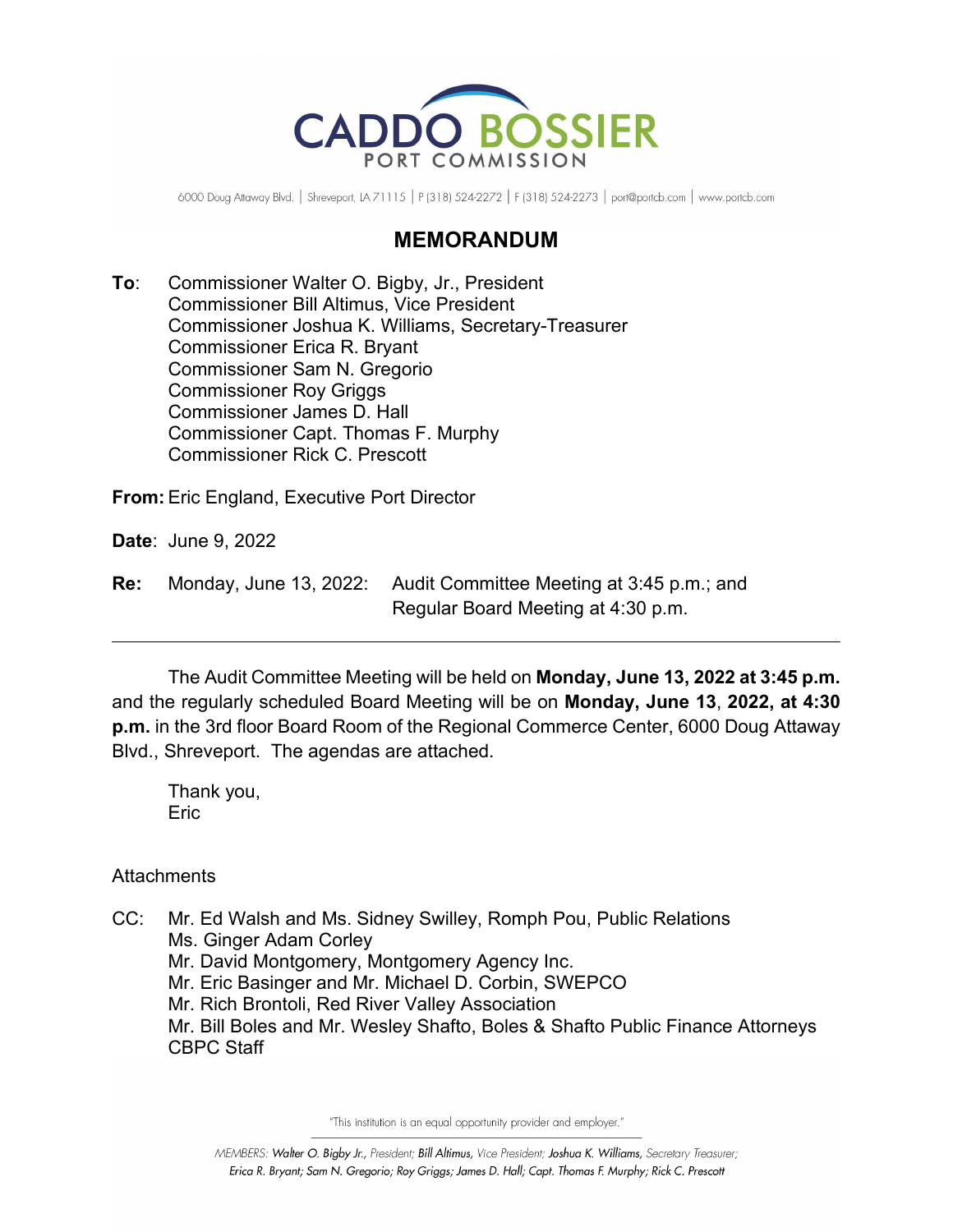

6000 Doug Attaway Blvd. | Shreveport, LA 71115 | P (318) 524-2272 | F (318) 524-2273 | port@portcb.com | www.portcb.com

## **CADDO BOSSIER PARISHES PORT COMMISSION**

### **AUDIT COMMITTEE MEETING AGENDA**

**NOTICE OF PUBLIC MEETING:** A public meeting will be held as follows:

DATE: **June 13, 2022**

TIME: **3:45 p.m.**

# PLACE OF MEETING: **Regional Commerce Center, 6000 Doug Attaway Blvd, 3rd Floor Board Room, Shreveport, Louisiana 71115**

| 6. | ADJOURN                                              | Joshua Williams |
|----|------------------------------------------------------|-----------------|
|    | 5. 2021 AUDIT PRESENTATION: HEARD, MCELROY, & VESTAL | Jerrod Tinsley  |
|    | 4. PUBLIC COMMENT ON AGENDA ITEMS                    | Joshua Williams |
| 3. | ROLL CALL                                            | Eric England    |
|    | 2. PLEDGE OF ALLEGIANCE                              | Joshua Williams |
|    | 1. CALL TO ORDER/OPENING REMARKS                     | Joshua Williams |

#### UPCOMING MEETINGS: **Regular Board Meeting, Monday, June 13, 2022 at 4:30 p.m. Regional Commerce Center, 3rd Floor Board Room, 6000 Doug Attaway Blvd. Shreveport, Louisiana 71115**

#### **Regular Board Meeting, Monday, July 11, 2022 at 4:30 p.m. Regional Commerce Center, 3rd Floor Board Room, 6000 Doug Attaway Blvd. Shreveport, Louisiana 71115**

Eric England, Executive Port Director Caddo-Bossier Parishes Port Commission 6000 Doug Attaway Blvd., Shreveport, LA 71115 Main Telephone: (318) 524-2272

Agenda Posted: June 9, 2022 at 4:00 p.m.

In accordance with the Americans with Disabilities Act, if you need special assistance, please contact Amanda Bailey at (318) 524-2272 describing the assistance that is needed.

"This institution is an equal opportunity provider and employer."

MEMBERS: Walter O. Bigby Jr., President; Bill Altimus, Vice President; Joshua K. Williams, Secretary Treasurer;<br>Erica R. Bryant; Sam N. Gregorio; Roy Griggs; James D. Hall; Capt. Thomas F. Murphy; Rick C. Prescott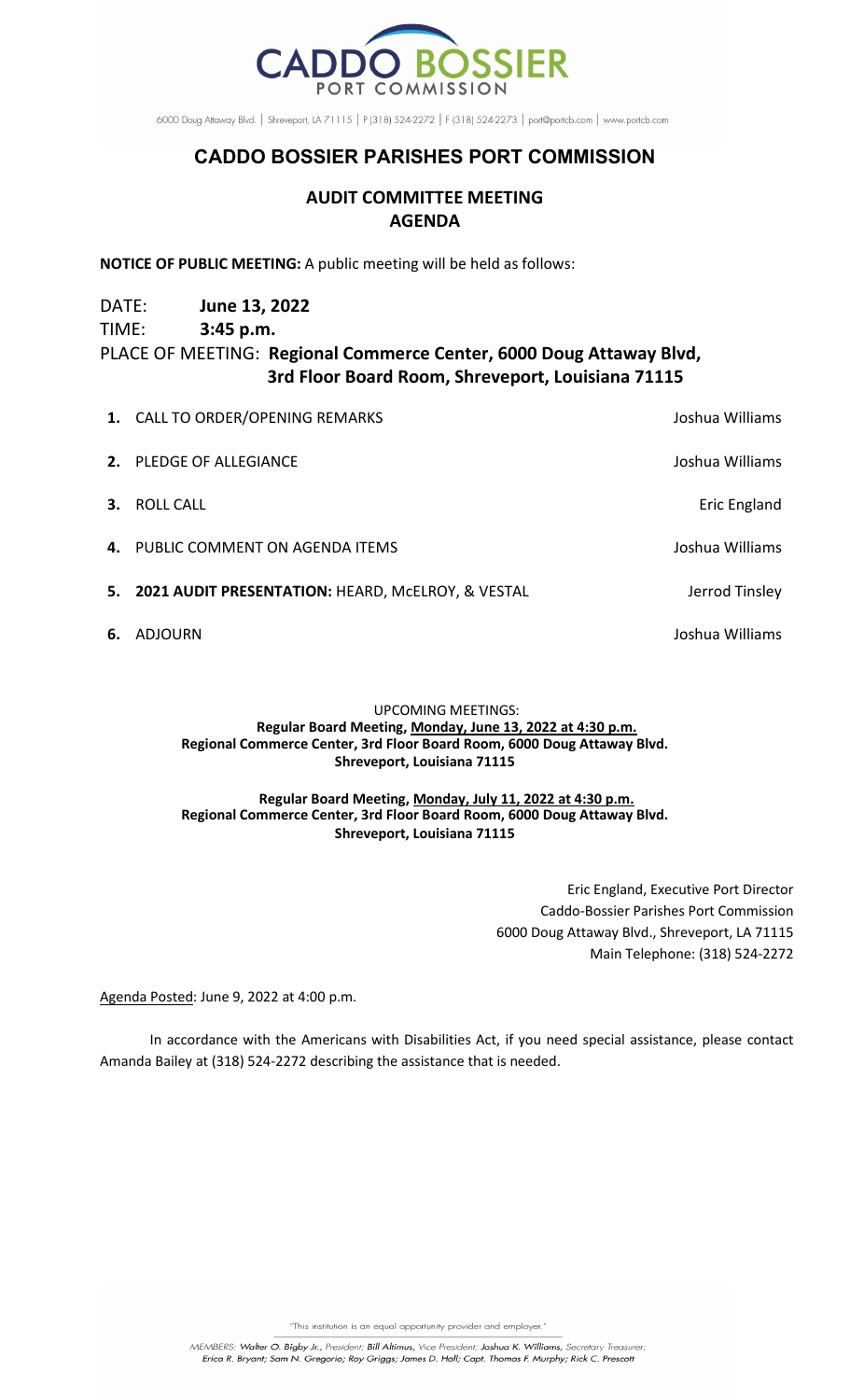

6000 Doug Attaway Blvd. | Shreveport, LA 71115 | P (318) 524-2272 | F (318) 524-2273 | port@portcb.com | www.portcb.com

# **CADDO BOSSIER PARISHES PORT COMMISSION**

### **REGULAR MONTHLY BOARD MEETING AGENDA**

**NOTICE OF PUBLIC MEETING:** A public meeting will be held as follows:

| DATE: | June 13, 2022                                                       |                   |
|-------|---------------------------------------------------------------------|-------------------|
| TIME: | 4:30 p.m.                                                           |                   |
|       | PLACE OF MEETING: Regional Commerce Center, 6000 Doug Attaway Blvd, |                   |
|       | 3rd Floor Board Room, Shreveport, Louisiana 71115                   |                   |
|       | 1. CALL TO ORDER/OPENING REMARKS                                    | <b>Walt Bigby</b> |

|    | 2. PLEDGE OF ALLEGIANCE                                                                                                                                                                                                                                                                                                                                                                                                                                                                                    | Walt Bigby          |  |  |  |
|----|------------------------------------------------------------------------------------------------------------------------------------------------------------------------------------------------------------------------------------------------------------------------------------------------------------------------------------------------------------------------------------------------------------------------------------------------------------------------------------------------------------|---------------------|--|--|--|
| З. | <b>ROLL CALL</b>                                                                                                                                                                                                                                                                                                                                                                                                                                                                                           | <b>Eric England</b> |  |  |  |
| 4. | PUBLIC COMMENT ON AGENDA ITEMS                                                                                                                                                                                                                                                                                                                                                                                                                                                                             | Walt Bigby          |  |  |  |
|    | <b>UNFINISHED BUSINESS:</b>                                                                                                                                                                                                                                                                                                                                                                                                                                                                                |                     |  |  |  |
| 5. | REGULAR BOARD MEETING MINUTES OF MAY 9, 2022                                                                                                                                                                                                                                                                                                                                                                                                                                                               | Joshua Williams     |  |  |  |
| 6. | <b>APRIL 2022 FINANCIALS</b>                                                                                                                                                                                                                                                                                                                                                                                                                                                                               | Joshua Williams     |  |  |  |
|    | <b>NEW BUSINESS:</b>                                                                                                                                                                                                                                                                                                                                                                                                                                                                                       |                     |  |  |  |
| 7. | 2021 AUDIT                                                                                                                                                                                                                                                                                                                                                                                                                                                                                                 | Eric England        |  |  |  |
|    | 8. ORDINANCE NO. 1 OF 2022: AN ORDINANCE TO LEVY AND IMPOSE AN AD<br>VALOREM TAX OF 2.51 MILLS FOR THE YEAR 2022, ON ALL PROPERTY<br>SUBJECT TO TAXATION IN THE JURISDICTION OF THE CADDO-BOSSIER<br>PARISHES PORT COMMISSION, CONSISTING OF CADDO AND BOSSIER<br>PARISHES, AND OTHERWISE PROVIDING WITH RESPECT THERETO.                                                                                                                                                                                  | <b>Eric England</b> |  |  |  |
|    | 9. RESOLUTION NO. 13 OF 2022: A PRELIMINARY RESOLUTION AUTHORIZING<br>THE CADDO-BOSSIER PARISHES PORT COMMISSION, STATE OF LOUISIANA,<br>TO INCUR DEBT AND ISSUE NOT TO EXCEED TWENTY-FIVE MILLION DOLLARS<br>(\$25,000,000) AGGREGATE PRINCIPAL AMOUNT OF TAXABLE REVENUE<br>BONDS (CHASING ACES PROJECT), IN ONE OR MORE SERIES, PROVIDING FOR<br>THE EMPLOYMENT OF PROFESSIONALS; MAKING APPLICATION TO THE<br>LOUISIANA STATE BOND COMMISSION; AND OTHERWISE PROVIDING WITH<br><b>RESPECT THERETO.</b> | <b>Eric England</b> |  |  |  |
|    | 10. PORT DIRECTOR'S REPORT                                                                                                                                                                                                                                                                                                                                                                                                                                                                                 | <b>Eric England</b> |  |  |  |
|    | 11. ADJOURN                                                                                                                                                                                                                                                                                                                                                                                                                                                                                                | Walt Bigby          |  |  |  |

UPCOMING MEETINGS: **Regular Board Meeting, Monday, July 11, 2022 at 4:30 p.m. Regional Commerce Center, 3rd Floor Board Room, 6000 Doug Attaway Blvd. Shreveport, Louisiana 71115**

"This institution is an equal opportunity provider and employer."